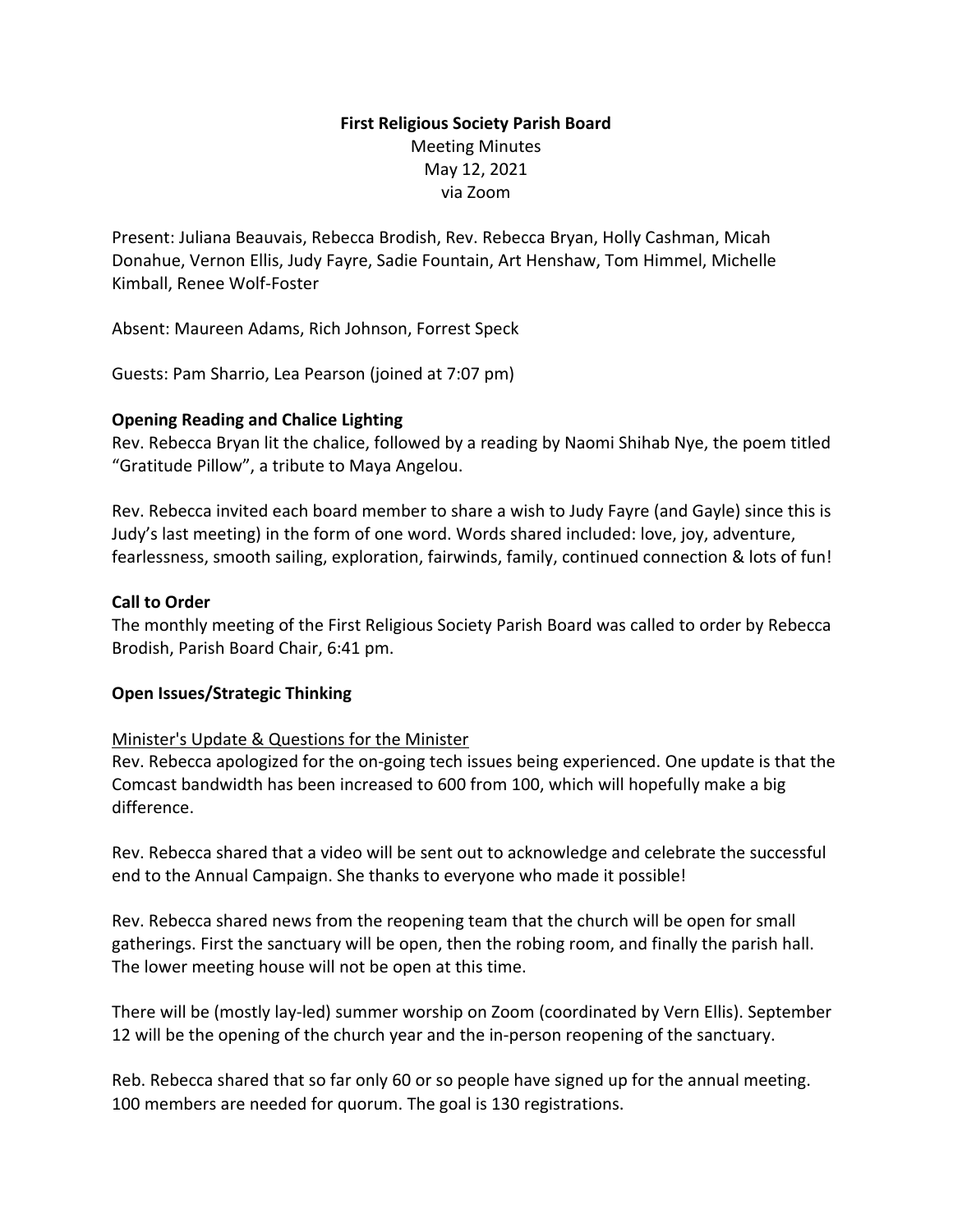#### Nominations

Micah Donahue presented the slate of nominees for the Governance Committee. Auditor is the one position that they have not been able to fill, despite a lot of effort. A number of different solutions were presented for the vacant auditor position.

General Assembly delegates have also not been identified. There was a discussion of General Assembly delegate responsibilities.

The following motion was made by Judy Fayre and seconded by Juliana Beauvais:

**Motion**: "I move that the Board act upon the recommendation of the Governance Committee for the election of officers and chairpersons." **Vote**: The motion passed unanimously.

Rev. Rebecca thanked Micah and the Governance Committee for their hard work on the nominations.

#### Campaign

Juliana Beauvais gave an update on the Annual Campaign. It was a very challenging year, but everyone came together, particularly to close the gap of the last \$50,000. Lark Madden and John Mercer raised the matching pool (\$18,000). There were two campaign leads, and six team captains, as well as Tom Himmel, Diane Carroll, and others who put in significant time and energy. They are planning on trying to document the past practices, milestones, etc. to pass on for next year.

## Budget

Tom Himmel reported on the budget. The total of the annual campaign pledges is included in the budget. There are very conservative estimates with regards to income for next year. Tom talked through the elements of both the income (including matching funds boost, PPP, etc.) and the expenses (salaries, UUA dues, furnace work, etc.). We are increasing slightly the contribution to UUA and the draw from the endowment is reduced. There is a very small surplus for the year.

Pam Sharrio, Tom Himmel and Art Henshaw fielded Q&A about the budget, particularly around capital reserves, use of PPP funds, and process of becoming 501c3.

The following motion was made by Vern Ellis and seconded by Rebecca Brodish:

**Motion**: I move that the Board act upon the Fiscal Year 2022 budget recommended by the Finance Committee.

**Vote**: The motion passed unanimously.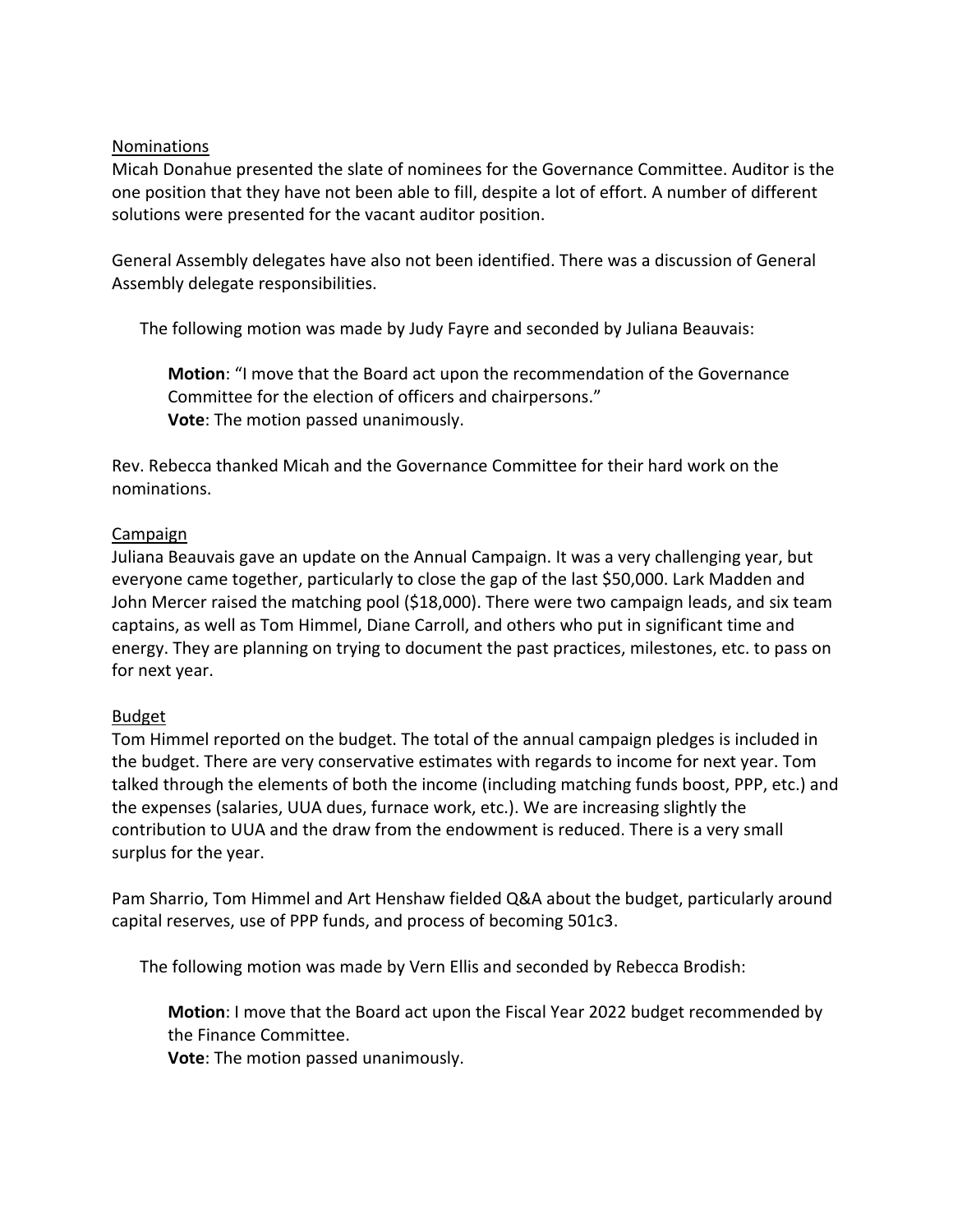### Annual Meeting

Rebecca Brodish explained that board members would be assigned to make motions and to second motions for the annual meeting. Rebecca invited people to contact her if they do not want to have a "speaking part" at the annual meeting. She will send out a "script" with people that she has volunteered for making motions or seconding.

Rebecca shared the warrants, which were slightly edited from last meeting. Article 7 was added re: restricting the investments of the trustees in manufacturers of guns and controversial weapons. Article 8 was also added re: Bailey fund use for furnace repairs and opening of FRS buildings.

The following motion was made by Michelle Kimball and seconded by Juliana Beauvais:

**Motion**: I move that the Board endorse the nine Articles presented in the Warrant. **Vote**: The motion passed unanimously.

### Quorum Contingency Plan

Rebecca Brodish shared that we are close to the number needed. If there is not enough for a quorum, everyone will be encouraged to call and text FRS members they know to get them to join the meeting ASAP.

### Sophia Lyons's Ordination

Rebecca Brodish shared that there is no sign-up for the ordination, which will take place at 3 pm May 23. The ordination committee encourages everyone to attend the ordination.

#### Reopening Team Update

Rev. Rebecca shared that small group gatherings would be allowed starting June 14. Michelle Kimball has joined the reopening team, as has Pam Sharrio. Rev. Rebecca thanked Judy Fayre for her service on the reopening team. Staff space, needs, and schedules will all need to be considered for reopening. There are six memorial services scheduled for the fall, one every Saturday in September and October with a couple of days off.

Juliana Beauvais suggested that even after reopening it might not be a bad idea to still have some virtual meetings of the Parish Board, particularly in the winter. Rev. Rebecca agreed and noted that some programs may decide to stay all or partly virtual.

## Raffle & Stewardship

Vern Ellis shared that the process of making the raffle come alive was a success. He emphasized that Pat Torkildson was very helpful with the legal aspect of setting up the fundraiser. Two weeks into the fundraiser, 150 tickets have been sold. 500 tickets need to be sold to break even. 1,500 need to be sold to make the profit that is budgeted. We need to really push to keep the social media presence up, so Vern encouraged people to share, like, comment, etc. on posts about the raffle. Vern shared that there is a raffle sign going up at church and an email blast going out to the congregation.